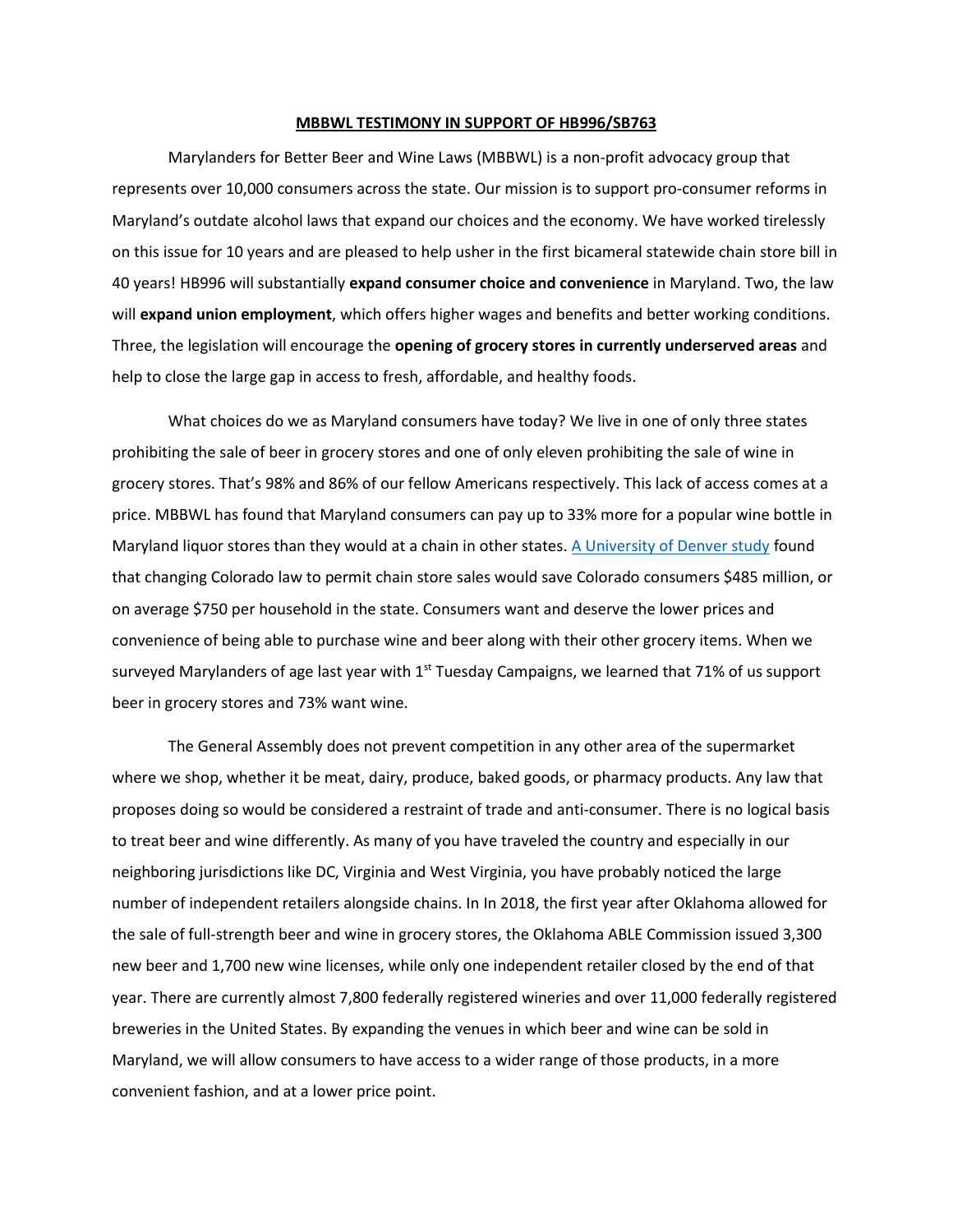MBBWL is proud to stand with the thousands United Food & Commercial Workers Union Local 400 members in their support of HB996. The UFCW represents grocery store workers across the state of Maryland and understands, as does our organization, that HB996 is pro-worker. The legislation will expand union membership in two ways. In existing grocery stores with union representation, adding an entire new category of products will require the hiring of additional staff to handle the purchase, inventorying, and shelving of beer and wine. Secondly, by allowing grocery stores to sell higher margin items such as beer and wine, locations that are eligible to have a Class A retailers license might be more profitable than the typical 2% average annual [profit margin,](https://csimarket.com/Industry/industry_Profitability_Ratios.php?ind=1305) thereby making it more financial viable and attractive for companies to open additional grocery store locations. Expanding grocery store sales of beer and wine could create an additiona[l 500 jobs,](https://64b392b3-ba71-42ad-9f71-11fa6b954c1f.filesusr.com/ugd/5864c1_6b108a6dc16b4bf69b6146778b6a40a3.pdf?index=true) many of them covered by a union.

One of the key aspects of HB996 is that it targets Priority Funding Areas. Under th[e 1997](https://planning.maryland.gov/Pages/OurProducts/pfamap.aspx)  [planning legislation,](https://planning.maryland.gov/Pages/OurProducts/pfamap.aspx) Priority Funding Areas are those zones in Maryland that a municipality or county government targets for growth and added state investment, and typically involves either former or current industrial sites, designated enterprise zones, and neighborhood revitalization areas. Typically these areas are lower income or underdeveloped/utilized portions of a local governments jurisdiction, and one of the common features of such areas is that residents do not have the same access to fresh, affordable, and healthy food options. In the poorer areas of Prince George's County, for example, 55% of all available food vendors offer unhealthy options, which results in PG County having [a higher rate of](https://planning.maryland.gov/Pages/OurProducts/pfamap.aspx)  [weight-related chronic diseases](https://planning.maryland.gov/Pages/OurProducts/pfamap.aspx) than the state of Maryland overall. In [Baltimore City,](https://www.umaryland.edu/gogreen/news/food/combating-the-urban-food-desert.php) 36% of neighborhoods feature a food desert, and a full one-fourth of all school age children and one-fourth of all African Americans in Baltimore live in such deserts. I[n Maryland overall,](http://towsondatastories.weebly.com/food-deserts.html#:~:text=While%20comparing%20food%20deserts%20in,suburban%20areas%20it) nearly 12% of rural zip codes are defined by the USDA as a food desert in such areas, meaning they live further than 10 miles away from the nearest grocery store. HB996 can help to address these inequities and improve the health of Maryland residents by encouraging the establishment of new grocery stores in currently underserved areas.

Those that oppose this legislation will argue that passing it will lead to more underage drinking and potentially to more drunk driving. However, the facts do not support these arguments. Multiple NIH published studies have found that rates of underage alcohol use are [not directly correlated](https://www.ncbi.nlm.nih.gov/pmc/articles/PMC2213632/) to the availability of alcohol for purchase by adults. Social conventions and the willingness of adults to purchase alcohol for minors are much more determinative factors linked to rates of underage drinking and alcohol abuse. Grocery store chains, with their large compliance departments, security systems, and